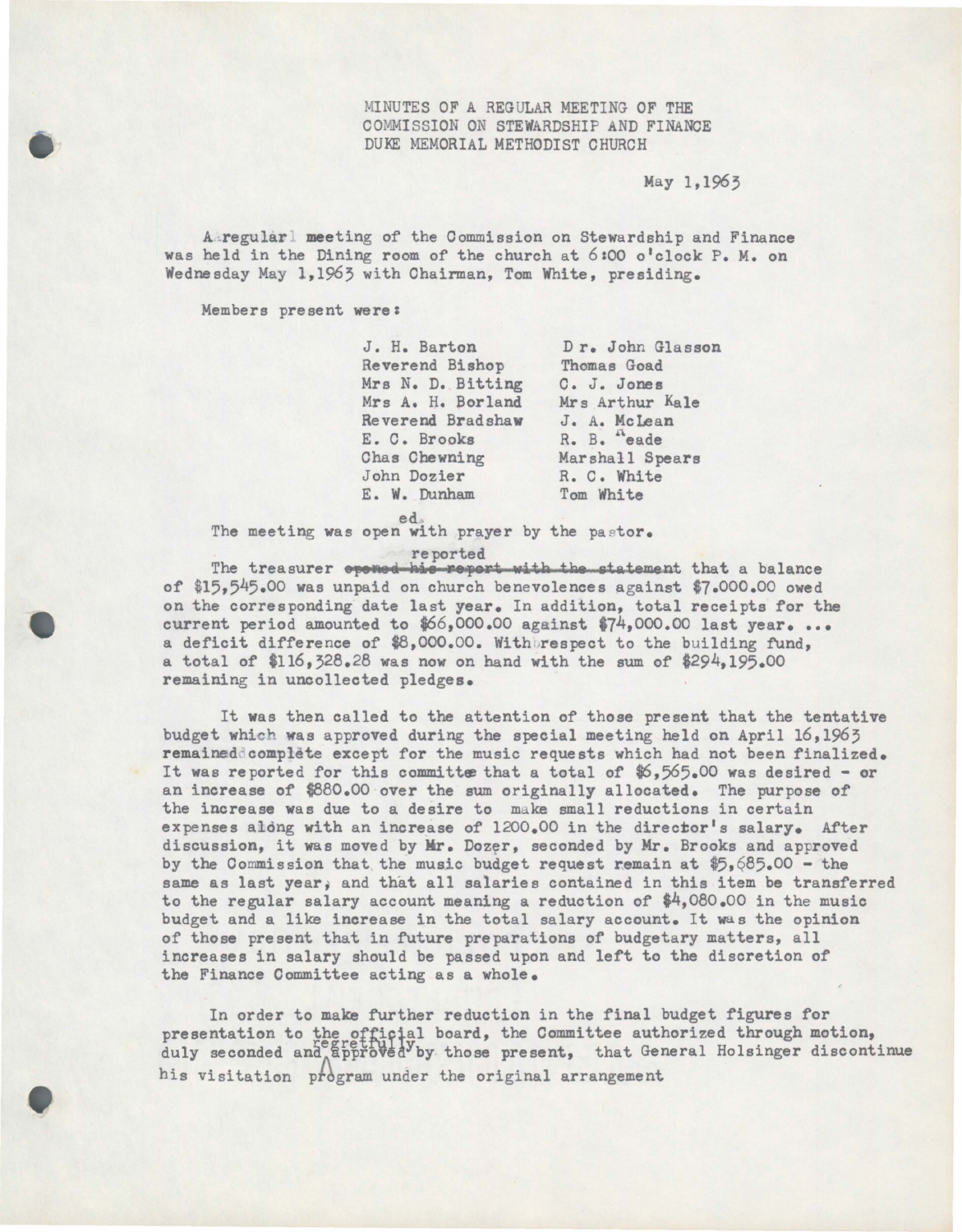me . I . Noaio's OOL fo favors all he were uinful all si his al . In this are , stick med , an a fund data control year which entry

nosta (Arrela) at 1 Fired one of which  $\frac{1}{2}$ 

. bod yet wild

atout with information access with 197,000, by the comments at the read s so well well to me end daily of the mother of a so will be taken to where the hadden the state of the con-

and a clear in the clear and tell and tells are and a solitary Survey . . ... in its few depths<br>and few in the book for had nothin and a source of the tell the source as it was a complement<br>It was received a source of the an haddens di . Sababello glimini o cua and enve 10,088 (o cercado de la processa di .<br>Na lacrescie e constante de la cercado de . with a vision of note rule and with the reservoir or side note controls bever a bus micred , if yo hebned. A second ril to buyed has the increminal a few constants of the formula order with the same mother of any to barristanica de code alaborat de calendario dal diagnosto de consideración de calendario de la comunidad<br>La calendario de 1904-1904, a calendario de la code de calendario de la calendario de la calendario de calenda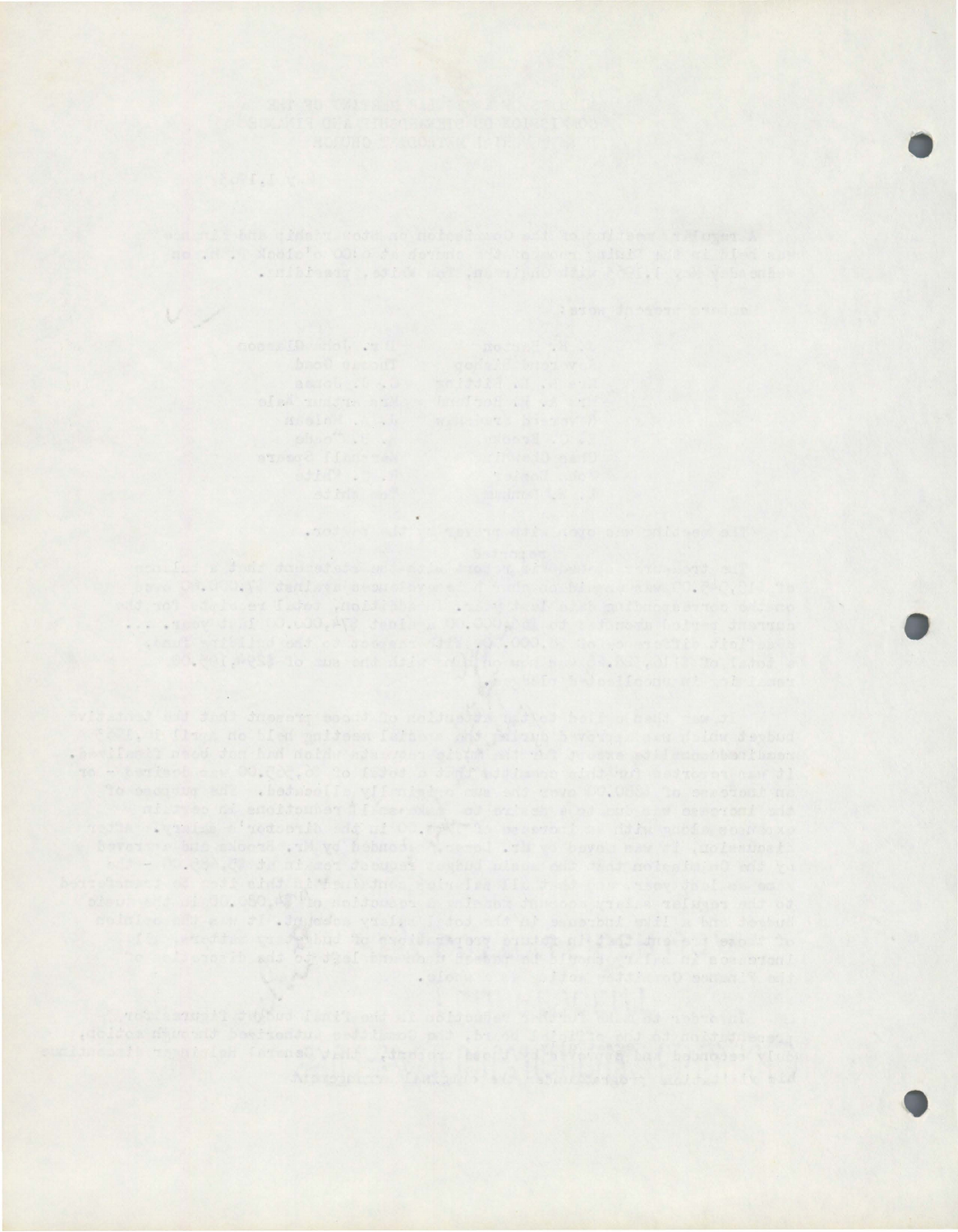his services to the church, in spite of the fact that he has done a fine job and that the Chairman write him a letter expressing such regrets. After a net reduction of \$2100.00 in the salary account, a final budget of  $$99,141.55$  was approved and ordered presented to the official board as the budget for the new church year beginning July  $1,1965$ . A motion to that effect was presented by Brooks, seconded by Dozier, and carried unanimously by the Commission.

The Chairman then stated that Mr. McLean had consented to become chairman of the Every Member Canvass to begin on May 19th and concluded on the afternoon of May 26,1963. He further requested that after the canvass has been brought to a conclusion, members of this Committee should examine payment records of present church members in order to contact those who are not now current in their obligation.

Reporting for the Building Committee, Dr. Glasson stated that although Mr. Coman had received a set of plans, complete details had not been worked out by the architects, a fact which prevented their being presented to the several contractors for bids.

There being no further business to come before the meeting, it was adjourned with prayer by the Reverend Mr. Bishop.

Respectfully submitted,

R. B. Reade, Secretary

e

•

e

•